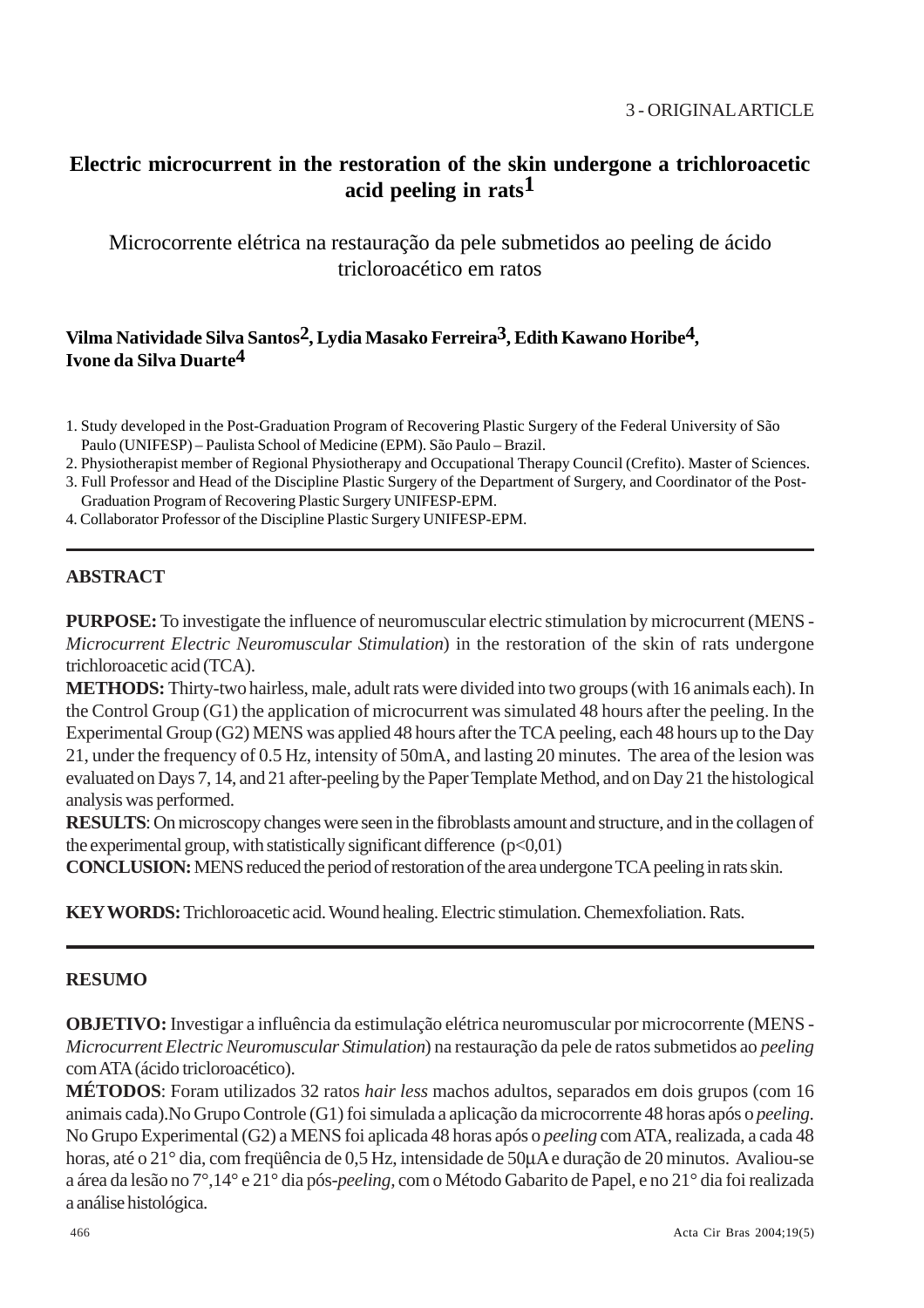**RESULTADOS**: Na microscopia foram observadas modificações na quantidade e na estrutura dos fibroblastos, e no colágeno do Grupo Experimental em relação ao Grupo Controle. Pelo Método Gabarito de Papel, observou-se redução do tempo para a restauração total da área de lesão no grupo experimental , com diferença de significância estatística de (p<0,01).

**CONCLUSÃO:** A MENS diminuiu o período de restauração da área submetida ao *peeling* com ATA em pele de ratos.

**Descritores:** Ácido tricloroacético. Cicatrização de feridas. Estimulação elétrica. Abrasão química. Ratos.

## **Introduction**

Trichloroacetic acid (TCA) is being used in chemical peelings, with the aim of treating pigmentation irregularities and changes, on the cutaneous surface and dermatosis with unesthetical consequences <sup>1</sup>. The patient who undergoes TCA peeling passes by a discomfort and even suffering during the period of skin restoration. Barne² stated in his papers, that a cutaneous wound surface is electrically positive when it is compared to circumjacent skin. Based on these concepts, Assimacopoulos<sup>3</sup> showed that microcurrent electrical neuromuscular stimulation (MENS), when applied for treating ulcers by venous impairment, accelerated the healing process, besides having stimulated the conjunctive tissue growth<sup>3</sup>. A study carried out with rat skin showed the efficacy of MENS on the increase of adenosine triphosphate (ATP) generation, which makes evident the increase of protein synthesis, as well as the increment of transportation by plasma membrane<sup>4</sup>. ATP is a key factor within the healing process besides being the main energy source of the cell. A higher arrival of ATP is demanded to control primary functions of damaged cells, such as the vital minerals (sodium, potassium, magnesium, calcium) transportation towards inside and outside the cell<sup>4</sup>. This study objective was to investigate the influence of microcurrent electrical on the skin restoration of rats undergone TCA peeling.

### **METHODS**

#### *Sample*

Thirty-two exogamic, male, adult Wistar -EPM rats (hairless), aging between 3 and 5 months, with average weight 300 grams, coming from Experimental Research Development Center (CEDEME – UNIFESP-EPM). The animals were designed to 2 groups containing 16 animals each: Control Group (G1) and Experimental Group (G2).

#### *Procedures*

Animals were undergone general anesthesia with sodium pentobarbital (40 mg/kg) via intraperitoneal. Positioned in ventral decubitus on a straight position, a 18 cm2 area on the dorsal position was laterally at left delimited from the animal's fourth thoracic vertebra. The peeling was performed with 50% TCA and, in each animal, 0.2 mL was used by the technique of uninterrupted single passage over the skin. In the G1, the animals were treated with MENS simulation, and they were put in sedation by ethylic ether inhalation. Conductor rubber electrodes with a 2 cm diameter were placed around the lesion and the MENS device was not turned on. In the group G2 MENS device, brand Emdutos $R$  was adjusted in the frequency of  $0.5$ Hz, intensity of 50µA, type pulsing wave, for 20 minutes 48 hours after TCA peeling and, continuously, each 48 hours the procedure was repeated, up to the Day 21. For evaluating the animal's restored area, the lesion was transferred on translucent tracing paper and the Paper Template Method was used<sup>5</sup>. A 6 x 3 cm (18 cm2) fragment corresponding to the treated area was cut and weighted on a precision scale with a +/- 0.001 g error. The percentages of the animal's lesion area were calculated on Days 7, 14, and 21. Results were assessed by a statistical study with Variance of Repeated Measure**<sup>6</sup>** , with standard error 0.05%, with the software SPSS for Windows®, version 10. In Day 21, from both groups 7 mm circular fragments of tissue were removed from the center of the TCA treated area by a 7 mm punch. These fragments were preserved into a 10% formaldehyde solution and sent to be processed in the histology laboratory by Eosine Hematoxylin (HE) technique. For microscopic analysis, light microscopy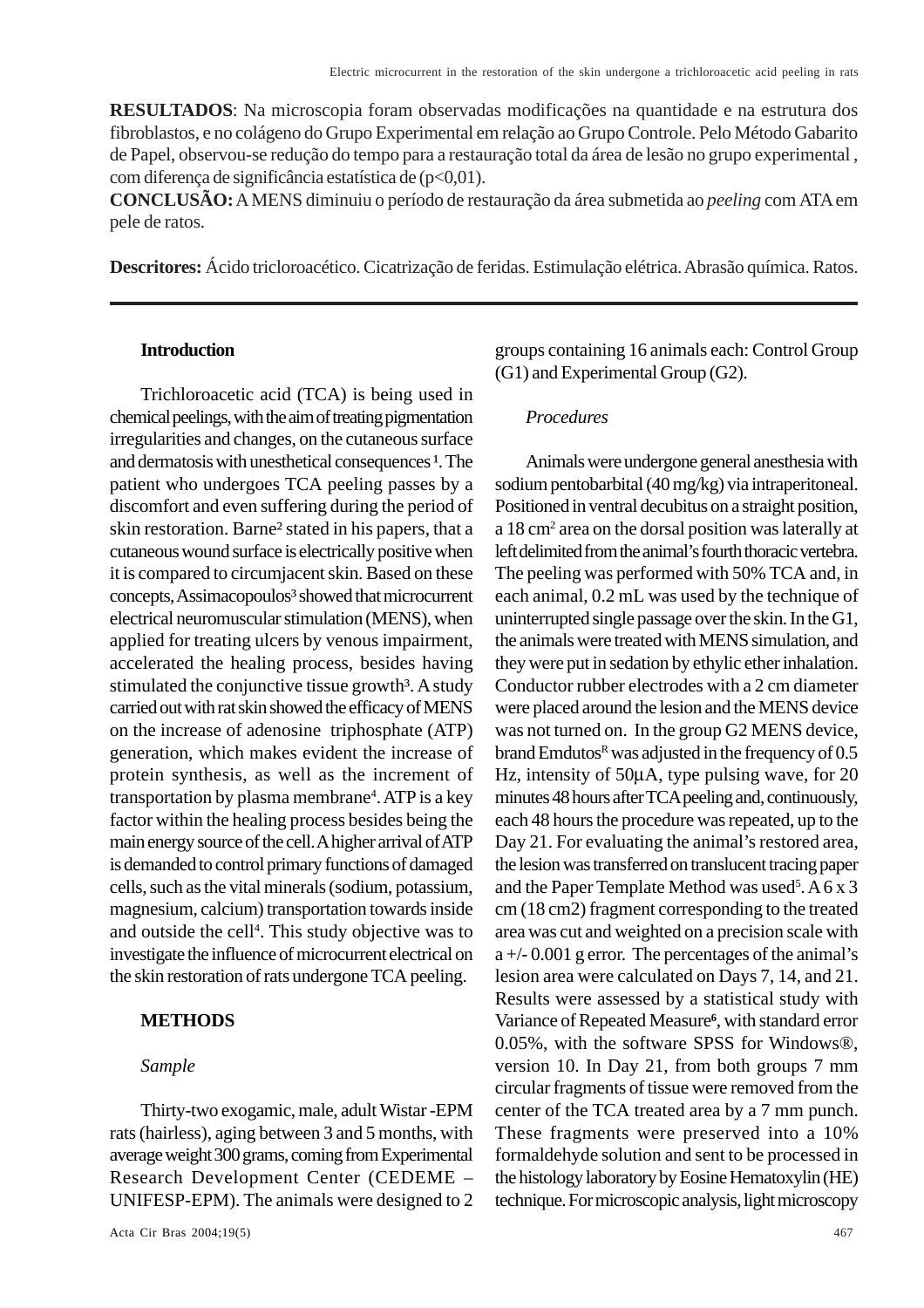with 100 times magnification was used. Blades were examined together with the Discipline Pathology – UNIFESP-EPM. At the end of the experimental procedure euthanasia was used by transection of the main cervical blood vases, after anesthesia with pentobarbital via intraperitoneal. This study was approved by the UNIFESP-EPM Ethics Committee under the research protocol No. 250/01.

### **Results**

Animals evolved without any complication during the observation period.

In the histological evaluation of group G1 epithelial regeneration, healing scar and epidermal fibrosis (Figure 1) were seen, as well as fibroblasts proliferation with ovoid and rounded nuclei, besides thin collagen and dissociated fibers.



**FIGURE 1** - Significant difference, between the lesion proportion and time, in Groups G1 I and G2 I.

**TABLE 1 -** Means of percentages of lesion area in rats. Statistical difference was significant for experimental group between days 7 and 14, showing  $p = 0.033$ .

| <b>EVALUATION DAYS</b> CONTROL (%) |       | <b>EXPERIMENT</b> (%) |
|------------------------------------|-------|-----------------------|
| 70                                 | 26,81 | 23,24                 |
| $14^{\circ}$                       | 11,59 | 2,82                  |
| 21°                                | 6,30  | 2,53                  |

 $P=0.033$  when compared with the respective control (G1)

In group G2 a homogeneous epithelial regeneration, more evident healing scar, and epidermis thickening were seen. The amount of fibroblasts was greater than the one in Group G1 besides presenting more compact and eosinophitic collagen (Figure 2).



**FIGURE 2** - Photomicrograph of the rat skin day 21 after peeling using TCA, in the control group (G1) (HE, 100X), fibroblasts with circular and oval nuclei,dissociated fibers.



**FIGURE 3** - Photomicrograph of the rat skin day 21 post peeling using TCA, in the experimental group (G2) (HE, 100x). There is an increased number of fibroblasts,with compact eosinophitic colagen fibers.

## **Discussion**

In the scrutinized literature we did not find a standard procedure which may reduce discomfort of the patient undergone deep TCA peeling. That is why this study standardized a procedure by using physical means in order to alleviate the discomfort during the restoration period, as well as the patient's withdrawal from his/her social life. In medicine, electrotherapy is used to manage symptoms, not as a curative measure. Cheng et al<sup>4</sup>, proved that a low amperage current stimulates the physiologic activity of damaged cells. Hairless rats were used in the experiment so that hair does not interfere on the lesions observation when their skin was being restored. There are several studies3,7,8,9,10,11,12,13**,** in which their authors applied MENS on the healing process, but not one report about post-peeling procedures was found. The present study was based on literature and on a pilot plan with 6 animals, from which TCA concentration,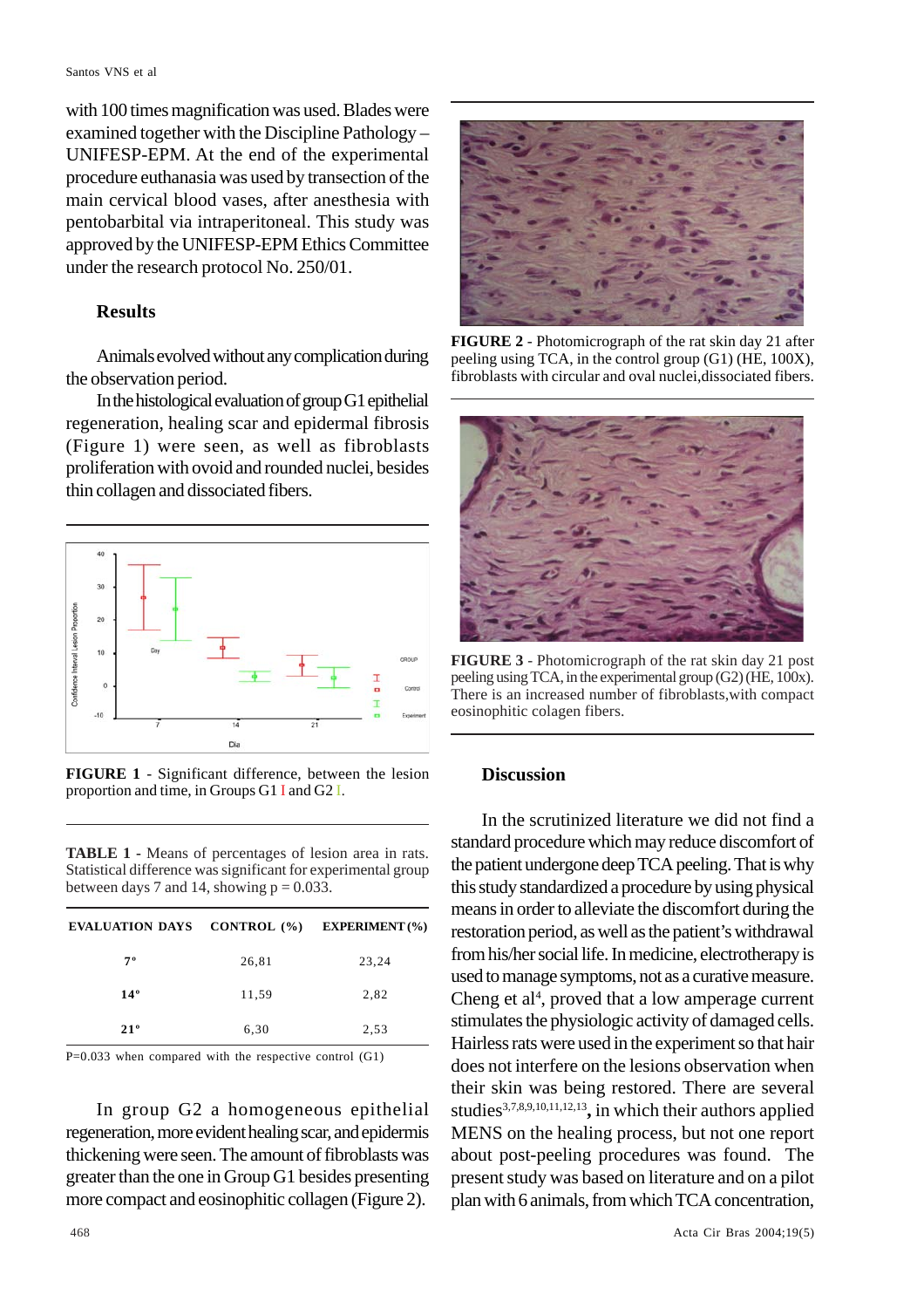frequency, equipment intensity, and application time were defined. In terms of stimulating effects of electric currents and ATP formation on cutaneous tissue, there are reports stating that during the MENS application electrons react with water molecules by their cathodic side (to produce hydroxyl ions), while protons are formed in the anodic side<sup>4</sup>. Thus, between anodic and cathodic interfaces a protons potential gradient run through the tissue, so creating an electric field. As a consequence, protons being influenced by both electric field and concentration difference should move from anode to cathode, provided that protons formation on anodic interface is present. If protons consumption in cathodic side is the same, system's pH (medium and tissue) remains without any interference. Substract oxidation, which is followed by protons migration through membranes, may be similarly electrically stimulated by protons induced current which activates a feedback process. Cheng et al<sup>4</sup> showed that DNA metabolism is not affected by electrical stimulation and inhibition effects, by suggesting that stimulating and inhibiting effects over the protein synthesis activity occur independently of the effects on the transition process between anode and cathode. Another interpretation for MENS in the restoration process is due to the H+ ions migration, since they are responsible for preparing the ATP obtaining process, and afterwards by its posterior storage into cytoplasm. In spite of some authors state the importance of the electrodes polarity change on the lesion<sup>7,8</sup>, the present study disagrees, since it was already verified in the pilot plan that, because it is a pulse current, having anode and cathode around the lesion is important. The present study also suggested that periods for evaluation of lesion areas percentages should be lower, in order to achieve a higher accuracy in the restoration time when using MENS. New studies, with different kinds of electrical currents and other physical agents should be carried out aiming to contribute towards this investigation area. Thus, the importance of other studies on MENS, but directed to the human skin restoration was evidenced, since the existing literature is still scarce.

## **Conclusion**

Microcurrent Electrical Neuromuscular Stimulation (MENS) reduces the restoration lengh of rats skin undergone TCA peeling.

#### **References**

- 01. Horibe E K. Estética clínica & cirúrgica. In: Horibe EK. Uso do ácido tricloroacético. 1ed. Rio de Janeiro: Revinter; 2000. p 47-60.
- 02. Barnes TC. Healing rate of human skin determined by measurement of the electrical potential of experiment abrasions. Am J Surg 1945;69:82-8.
- 03. Assimacopoulos D. Wound healing promotion by the use of negative electric current. Am Surg 1968; 4:423-31.
- 04. Cheng N, Van Hoff H, Bockx E. The effect of electric currents on ATP generation protein synthesis, and membrane transport in rat skin. Clin Orthop 1982;171:264- 72.
- 05. Sasaki GH, Pang CY. Pathophysiology and skin flaps raised on expanded pig skin. Plast Reconstr Surg 1984; 4:59-69.
- 06. Neter, J. Applied linear statistical models. 4ed. Chicago: IRWIN; 1996.
- 07. Alvarez OM, Mertz PM, Smerbeck RV. The healing of superficial wounds in stimulated by external electrical current. J Invest Dermatol 1983;81:144- 8.
- 08. Carley PJ, Wainaipel SF. Electrotherapy for acceleration of wound healing: low intensity direct current. Arch Phys Med Rehabil 1985;66:443-6.
- 09. Brown M, Gogia PP. Effects of high voltage stimulation on cutaneous wound healing in rabbits. Phys Ther 1987;67:662-7.
- 10. Dunn MG. Wound healing using a collagen matrix: effect of DC electrical stimulation. J Biomed Mater Res Appl Biomat 1988;22:191-206.
- 11. Kloth LC, Feedar JA. Acceleration of wound healing with high voltage monophasic pulsed current. Phys Ther 1988; 68:503-8.
- 12. Mertz PM, Davis SC, Cazzaniga AL, Cheng K, Reich JD, Eaglstein VM. Electrical stimulation: acceleration of soft tissue repair by varying the polarity. Wounds 1993;5:153- 9.
- 13. Vodovnik L, Karba R. Treatment of chronic wounds by means of electric and electromagnetic fields. Rev Med Biol Eng Comput 1992;30:257-66.

Correspondence: Vilma Natividade Silva Santos Departamento de Cirurgia Plástica Rua Napoleão de Barros, 715 04024-002 São Paulo – SP Brazil Tel: (55 11) 5576-4065 / 5576-4118 lydia.dcir@epm.br

Received: May 4, 2004 Review: June 14, 2004 Accepted: July 6, 2004

Conflict of interest: none Financial source: none